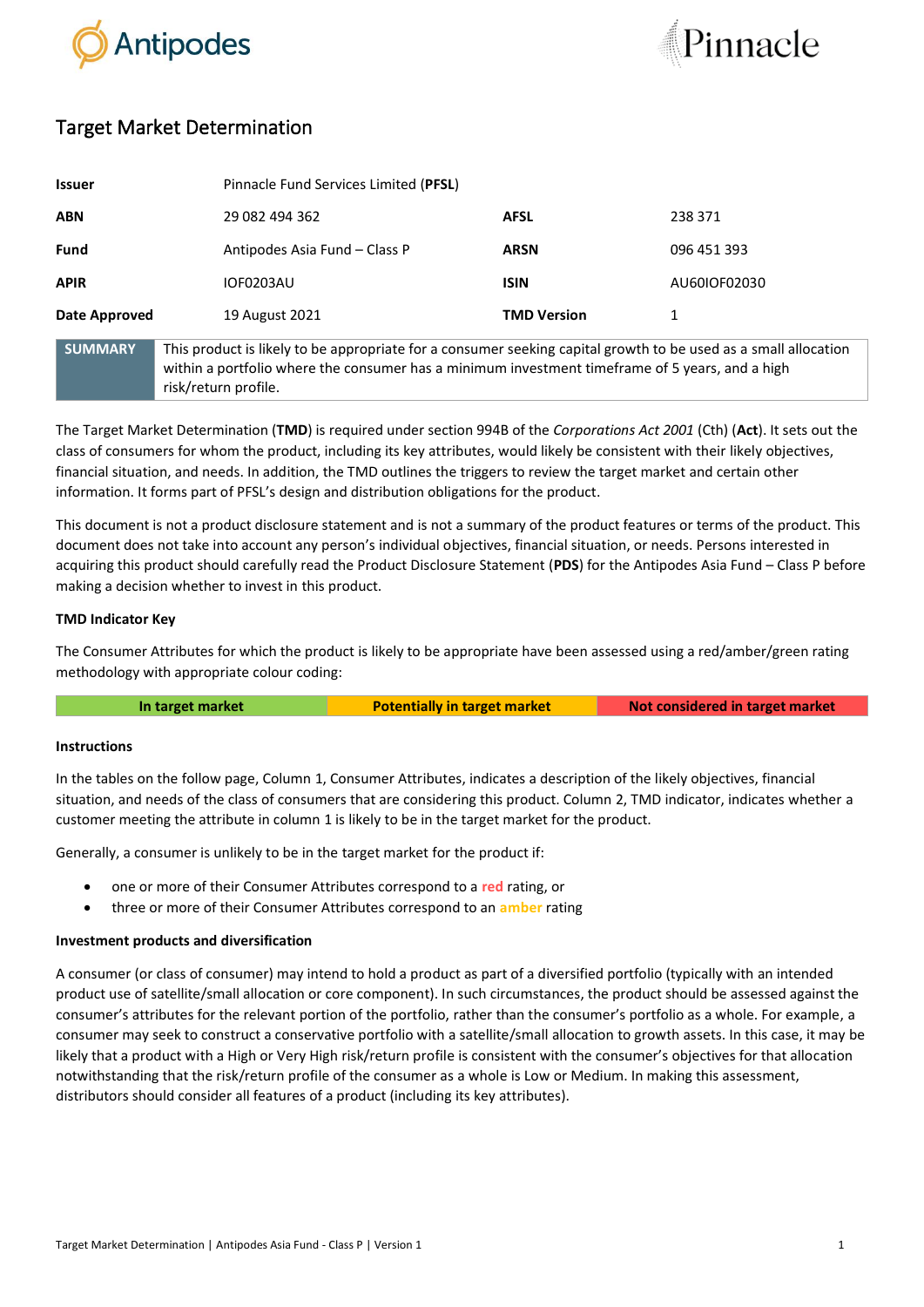



| <b>CONSUMER ATTRIBUTES</b>                                | <b>TMD INDICATOR</b> | PRODUCT DESCRIPTION (INCLUDING KEY ATTRIBUTES)                |
|-----------------------------------------------------------|----------------------|---------------------------------------------------------------|
| <b>Consumer's investment objective</b>                    |                      |                                                               |
| Capital Growth                                            |                      | The Fund aims to achieve absolute returns in excess of the    |
| <b>Capital Preservation</b>                               |                      | benchmark over the investment cycle (typically 3-5 years).    |
| <b>Capital Guaranteed</b>                                 |                      |                                                               |
| Regular Income                                            |                      |                                                               |
| Consumer's intended product use                           |                      |                                                               |
| Solution / Standalone (75-100%)                           |                      | The Fund is comprised of $50 - 100\%$ global equities and 0 - |
|                                                           |                      | 50% cash equivalent investments. The Fund may use             |
| Core component (25-75%)                                   |                      | derivatives predominantly to establish short positions in     |
|                                                           |                      | securities or market indices and thus reduce the Fund's net   |
| Satellite / small allocation (0-25%)                      |                      | exposure to markets, and to hedge currencies.                 |
|                                                           |                      | The portfolio diversification of the Fund is High.            |
| <b>Consumer's investment timeframe</b>                    |                      |                                                               |
| Short ( $\leq$ 2 years)                                   |                      | The minimum suggested timeframe for holding the product is    |
| Medium (> 2 years)                                        |                      | 5 years.                                                      |
| Long $(> 8$ years)                                        |                      |                                                               |
| Consumer's risk (ability to bear loss) and return profile |                      |                                                               |
| Very high                                                 |                      | The Fund's risk band is 6 (high). The Fund is classified as a |
| High                                                      |                      | hedge fund under ASIC Regulatory Guide RG240. The Fund's      |
| Medium                                                    |                      | benchmark is the MSCI All Country Asia ex Japan Net Index in  |
| Low                                                       |                      | AUD.                                                          |
| Minimum timeframe to request withdrawals                  |                      |                                                               |
| Daily                                                     |                      | Withdrawal requests can be made daily, and must be            |
| Weekly                                                    |                      | received, verified and accepted by the Fund's unit registry   |
| Monthly                                                   |                      | prior to 12pm (Sydney time) on a Business Day.                |
| Quarterly                                                 |                      |                                                               |
| Annually or longer                                        |                      |                                                               |

#### **APPROPRIATENESS**

PFSL has assessed the product and formed the view that the product, including its key attributes, are likely to be consistent with the likely objectives, financial situation and needs of consumers in the target market as described above, as the features of this product in Column 3 of the table above are likely to be suitable for consumers with the attributes identified with a green TMD Indicator in Column 2.

Note: This section is required under RG 274.64–66

| <b>DISTRIBUTION CONDITIONS</b>                                                                                            |
|---------------------------------------------------------------------------------------------------------------------------|
| <b>Distribution channel</b>                                                                                               |
| There are no distribution conditions                                                                                      |
| <b>Review triggers</b>                                                                                                    |
| Material change to the product description including key attributes                                                       |
| Material deviation from benchmark / objective over sustained period                                                       |
| Product has not performed as disclosed by a material degree and for a material period                                     |
| Determination by the issuer of an ASIC reportable 'significant dealing'                                                   |
| Material number of complaints (as defined in section 994A(1) of the Act) about the product or distribution of the product |
| The use of Product Intervention Powers, regulator orders, or directions that materially affects the product               |
|                                                                                                                           |

| <b>MANDATORY REVIEW PERIODS</b> |                                  |
|---------------------------------|----------------------------------|
| <b>Review period</b>            | <b>Maximum period for review</b> |
| Initial review                  | 1 year, 3 months                 |
| Subsequent review               | 3 years, 3 months                |
|                                 |                                  |

| <b>DISTRIBUTOR REPORTING REQUIREMENTS</b>                                                                                                                                                                                         |                                                                                                                               |                                    |
|-----------------------------------------------------------------------------------------------------------------------------------------------------------------------------------------------------------------------------------|-------------------------------------------------------------------------------------------------------------------------------|------------------------------------|
| <b>Reporting requirement</b>                                                                                                                                                                                                      | <b>Reporting period</b>                                                                                                       | Which distributors this applies to |
| Complaints (as defined in section 994A(1) of the Act) relating<br>to the product design, product availability, and distribution.<br>The distributor should provide all the content of the<br>complaint, having regard to privacy. | Within 10 business days following<br>end of calendar quarter                                                                  | All distributors                   |
| Significant dealings outside of the target market, under<br>s994F(6) of the Act. Report to issuer using FSC data standard<br>for significant dealings.                                                                            | As soon as practicable but no later<br>than 10 business days after<br>distributor becomes aware of the<br>significant dealing | All distributors                   |
| To the extent a distributor is aware of dealings outside the<br>target market these should be reported to the issuer,                                                                                                             | Within 10 business days following<br>end of calendar quarter                                                                  | All distributors                   |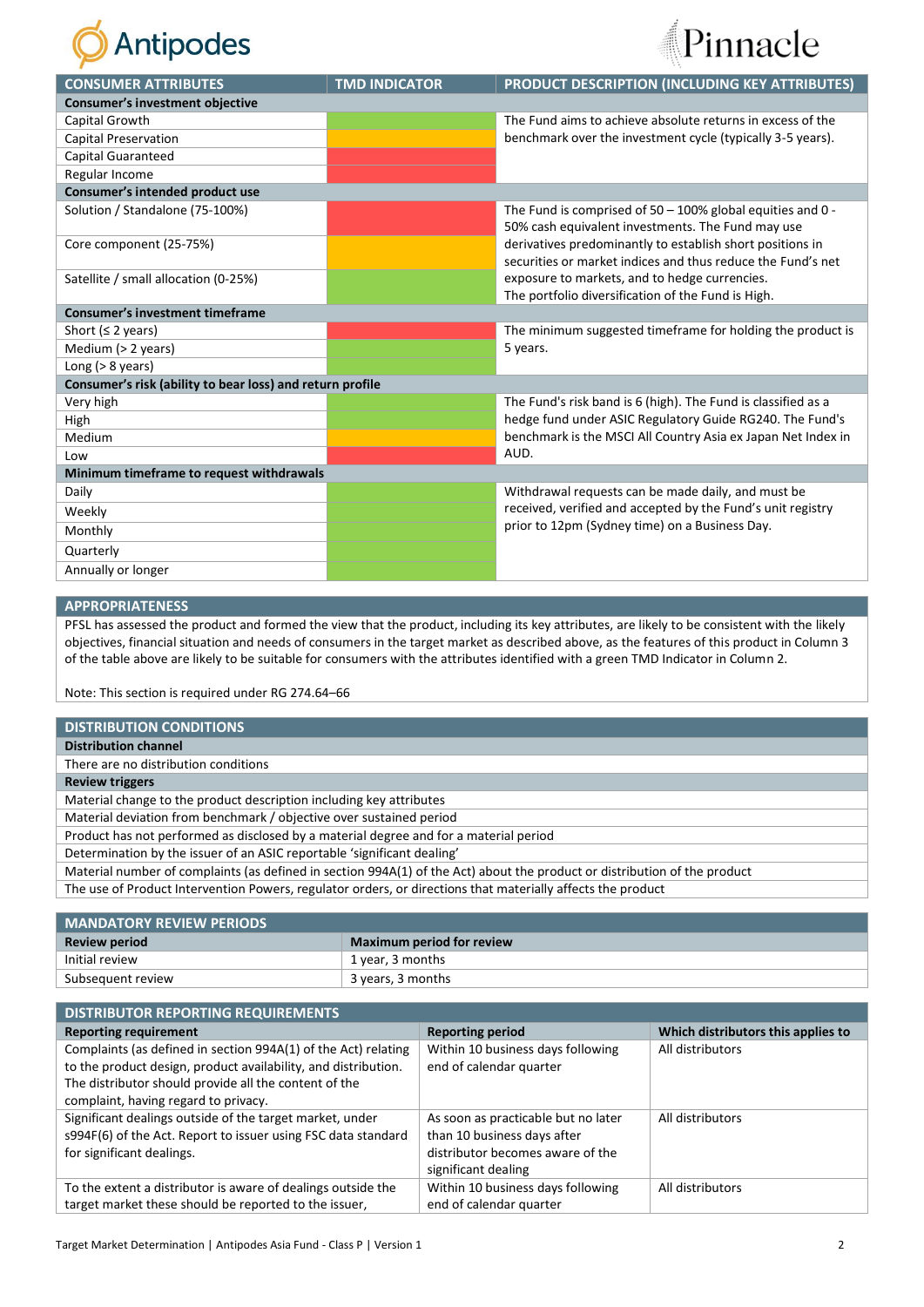

Pinnacle

including reason why acquisition is outside of target market,

and whether acquisition under personal advice.

If practicable, distributors should adopt the FSC data standards for reports to the issuer. Distributors must report to PFSL using the method specified at: [https://pinnacleinvestment.com/wp-content/uploads/Distributor-Reporting-Instructions.pdf](https://aus01.safelinks.protection.outlook.com/?url=https%3A%2F%2Fpinnacleinvestment.com%2Fwp-content%2Fuploads%2FDistributor-Reporting-Instructions.pdf&data=04%7C01%7CRobbie.Zhong%40pinnacleinvestment.com%7Cb4c1b788df954b03f26408d9675577fa%7C35cf8e31ecbc469399faa3d4d4dbd0de%7C0%7C0%7C637654439063852174%7CUnknown%7CTWFpbGZsb3d8eyJWIjoiMC4wLjAwMDAiLCJQIjoiV2luMzIiLCJBTiI6Ik1haWwiLCJXVCI6Mn0%3D%7C1000&sdata=z3%2BDpshdl6t4wDnSgUIdZS0YIuaCk9GXg1FCwIAbEV4%3D&reserved=0)

| <b>TERM</b>                                               | <b>DEFINITION</b>                                                                                                                                                                                                                                                                                                                                                                                                                   |
|-----------------------------------------------------------|-------------------------------------------------------------------------------------------------------------------------------------------------------------------------------------------------------------------------------------------------------------------------------------------------------------------------------------------------------------------------------------------------------------------------------------|
| Consumer's investment objective                           |                                                                                                                                                                                                                                                                                                                                                                                                                                     |
| <b>Capital Growth</b>                                     | The consumer seeks to invest in a product designed to generate capital return. The consumer prefers<br>exposure to growth assets (such as shares or property) or otherwise seeks and investment return<br>above the current inflation rate.                                                                                                                                                                                         |
| <b>Capital Preservation</b>                               | The consumer seeks to invest in a product to reduce volatility and minimise loss in a market down-<br>turn. The consumer prefers exposure to defensive assets (such as cash or fixed income securities)<br>that are generally lower in risk and less volatile than growth investments.                                                                                                                                              |
| <b>Capital Guaranteed</b>                                 | The consumer seeks a guarantee or protection against capital loss whilst still seeking the potential<br>for capital growth (typically gained through a derivative arrangement). The consumer would likely<br>understand the complexities, conditions and risks that are associated with such products.                                                                                                                              |
| <b>Regular Income</b>                                     | The consumer seeks to invest in a product designed to distribute regular and/or tax-effective income.<br>The consumer prefers exposure to income-generating assets (typically, high dividend-yielding<br>equities, fixed income securities and money market instruments).                                                                                                                                                           |
| Consumer's intended product use                           |                                                                                                                                                                                                                                                                                                                                                                                                                                     |
| Solution / Standalone (75-100%)                           | The consumer intends to hold the investment as either a part or the majority (up to 100%) of their<br>total investable assets (see definition below). The consumer typically prefers exposure to a product<br>with at least High portfolio diversification (see definitions below).                                                                                                                                                 |
| Core Component (25-75%)                                   | The consumer intends to hold the investment as a major component, up to 75%, of their total<br>investable assets (see definition below). The consumer typically prefers exposure to a product with at<br>least Medium portfolio diversification (see definitions below).                                                                                                                                                            |
| Satellite (<25%)                                          | The consumer intends to hold the investment as a smaller part of their total portfolio, as an<br>indication it would be suitable for up to 25% of the total investable assets (see definition below). The<br>consumer is likely to be comfortable with exposure to a product with Low portfolio diversification<br>(see definitions below)                                                                                          |
| <b>Investible Assets</b>                                  | Those assets that the investor has available for investment, excluding the family home.                                                                                                                                                                                                                                                                                                                                             |
|                                                           | Portfolio diversification (for completing the key product attribute section of consumer's intended product use)                                                                                                                                                                                                                                                                                                                     |
| Low                                                       | Single asset class, single country, low or moderate holdings of securities - e.g. high conviction Aussie<br>equities.                                                                                                                                                                                                                                                                                                               |
| Medium                                                    | 1-2 asset classes, single country, broad exposure within asset class, e.g. Aussie equities "All Ords".                                                                                                                                                                                                                                                                                                                              |
| High                                                      | Highly diversified across either asset classes, countries or investment managers, e.g. Australian multi-<br>manager balanced fund or global multi-asset product (or global equities).                                                                                                                                                                                                                                               |
| Consumer's intended investment timeframe                  |                                                                                                                                                                                                                                                                                                                                                                                                                                     |
| Short ( $\leq$ 2 years)                                   | The consumer has a short investment timeframe and may wish to redeem within two years.                                                                                                                                                                                                                                                                                                                                              |
| Medium (> 2 years)                                        | The consumer has a medium investment timeframe and is unlikely to redeem within two years.                                                                                                                                                                                                                                                                                                                                          |
| Long $(> 8$ years)                                        | The consumer has a long investment timeframe and is unlikely to redeem within eight years.                                                                                                                                                                                                                                                                                                                                          |
| Consumer's Risk (ability to bear loss) and Return profile |                                                                                                                                                                                                                                                                                                                                                                                                                                     |
| <b>Very High</b>                                          | The consumer has a more aggressive or very high risk appetite, seeks to maximise returns and can<br>accept higher potential losses (e.g. has the ability to bear 6 or more negative returns over a 20 year<br>period (SRM 7) and possibly other risk factors, such as leverage).<br>Consumer typically prefers growth assets such as shares, property and alternative assets.                                                       |
| High                                                      | The consumer is higher risk in nature and can accept higher potential losses (e.g. has the ability to<br>bear up to 6 negative returns over a 20 year period (SRM 6)) in order to target a higher target return<br>profile. Consumer typically prefers predominantly growth assets such as shares, property and<br>alternative assets with only a smaller or moderate holding in defensive assets such as cash and fixed<br>income. |
| Medium                                                    | The consumer is moderate or medium risk in nature, seeking to minimise potential losses (e.g. has<br>the ability to bear up to 4 negative returns over a 20 year period (SRM 3 to 5)) and comfortable with<br>a moderate target return profile.<br>Consumer typically prefers a balance of growth assets such as shares, property and alternative assets<br>and defensive assets such as cash and fixed income.                     |
| Low                                                       | The consumer is conservative or low risk in nature, seeks to minimise potential losses (e.g. has the<br>ability to bear up to 1 negative return over a 20 year period (SRM 1 to 2)) and is comfortable with a<br>low target return profile. Consumer typically prefers defensive assets such as cash and fixed income.                                                                                                              |
| Consumer's need to withdraw money                         |                                                                                                                                                                                                                                                                                                                                                                                                                                     |
|                                                           | Issuers should consider in the first instance the redemption request frequency under ordinary circumstances. However, the redemption                                                                                                                                                                                                                                                                                                |
|                                                           | request frequency is not the only consideration when determining the ability to meet the investor's requirement to access capital. To the                                                                                                                                                                                                                                                                                           |

extent that the liquidity of the underlying investments or possible liquidity constraints (e.g. ability to stagger or delay redemptions) could

impact this, this is to be taken into consideration in completing this section.